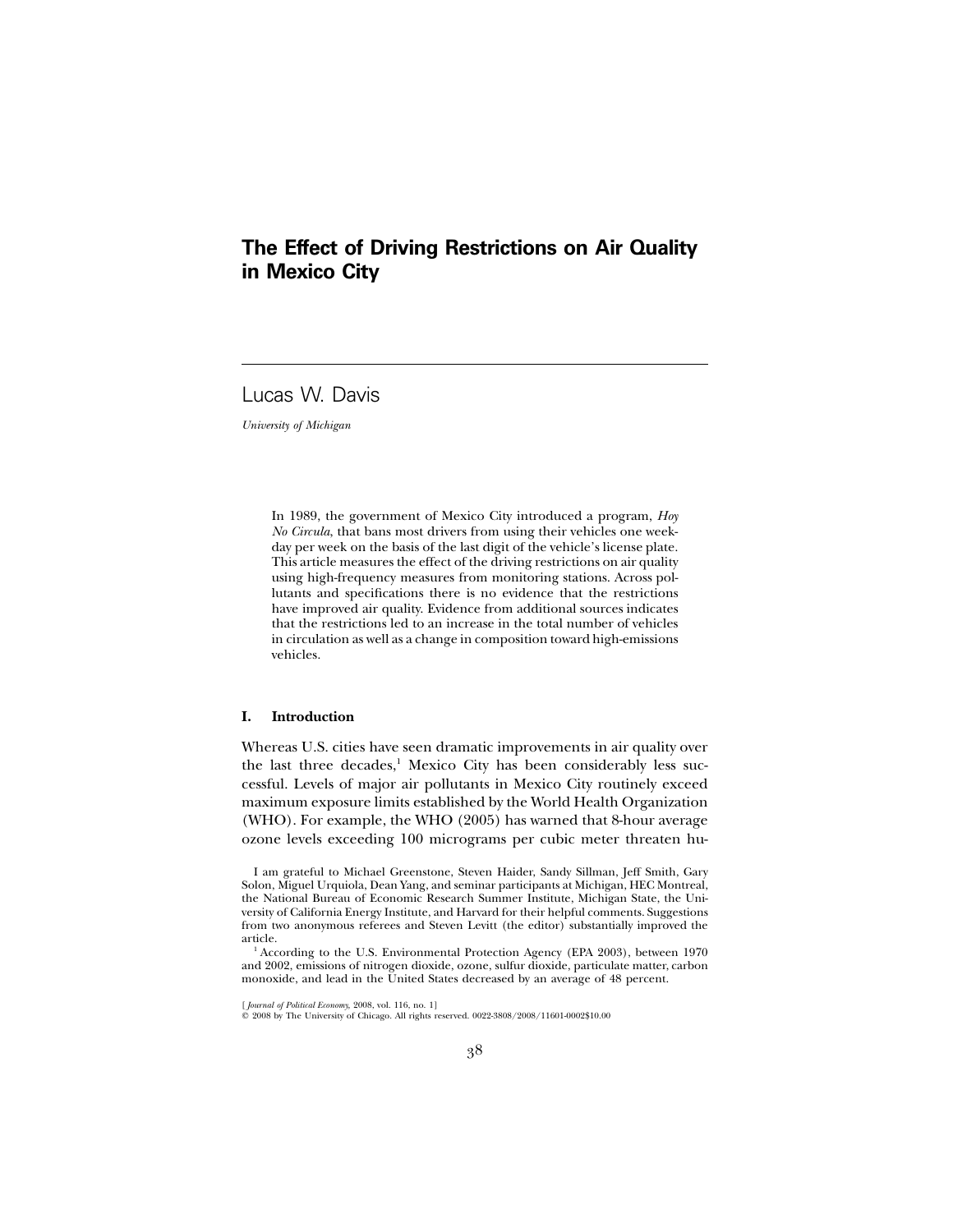#### DRIVING RESTRICTIONS ON AIR QUALITY 39

man health. During the period 1986–2005, this guideline was exceeded in Mexico City for 92 percent of all days.

A large literature documents the social cost of air pollution (e.g., Dockery et al. 1993; Pope et al. 1995; Chay and Greenstone 2005). Airborne pollutants have been linked to respiratory infections, chronic respiratory illness, and aggravation of existing cardiovascular disease. Some of the most convincing evidence of health effects comes from studies that have examined infant mortality. Chay and Greenstone (2003) and Currie and Neidell (2005) find significant effects of air pollution on infant mortality using variation in air pollution during the 1981–82 recession and in California during the 1990s, respectively. The total social cost of air pollution is likely even larger because of the changes in behavior undertaken to reduce exposure (Neidell 2007). In Mexico City such changes in behavior are widespread. For example, most residents of Mexico City avoid outdoor activity during periods of low air quality.

Record levels of ozone and other airborne pollutants led the Mexico City government on November 20, 1989, to introduce a program, *Hoy No Circula* (HNC), which bans most drivers from using their vehicles one weekday per week on the basis of the last digit of the vehicle's license plate. For example, vehicles with a license plate ending in 5 or 6 may not be used on Mondays. The restrictions are in place during weekdays between 5:00 a.m. and 10:00 p.m. and affect the vast majority of residential and commercial vehicles. Taxis, buses, police cars, ambulances, fire trucks, commercial vehicles operating with liquid propane gas, and commercial vehicles transporting perishable goods are exempt.<sup>2</sup> The restrictions apply to the entire Mexico City metropolitan area, hereafter "Mexico City," which includes Mexico City and municipalities in neighboring states. When imposed in 1989, the restrictions applied to 2.3 million vehicles, or 460,000 vehicles per day.

Compliance with the program is near universal. Since the first day the restrictions were implemented they have been enforced vigorously by the city police.3 One of the advantages of basing the restrictions on license plates is that vehicles violating the ban are easy to spot. Mexican

<sup>&</sup>lt;sup>2</sup> See Gobierno del Distrito Federal, Secretaría del Medio Ambiente (2004a) for a detailed history of the program. Modifications to the program in 1997 and 2004 have made certain additional low-emissions vehicles exempt from the restrictions and removed exemptions for some taxis and buses.

 $3$  In the days immediately following the implementation of HNC the media coverage focused on the large number of vehicles being impounded, the amount of money generated by fines, and the capacity of Mexico City facilities to handle additional impounded vehicles. Articles from *La Jornada* include "Ocho mil vehı´culos detenidos en la primera jornada de Hoy No Circula" (November 21); "Funciona el programa Hoy No Circula, asegura Camacho Solís" (November 22); "489 autos, al corralón por circular con engomado verde" (November 24); and "Espera recaudar el DDF, 710 mil millones en una semana" (November 26).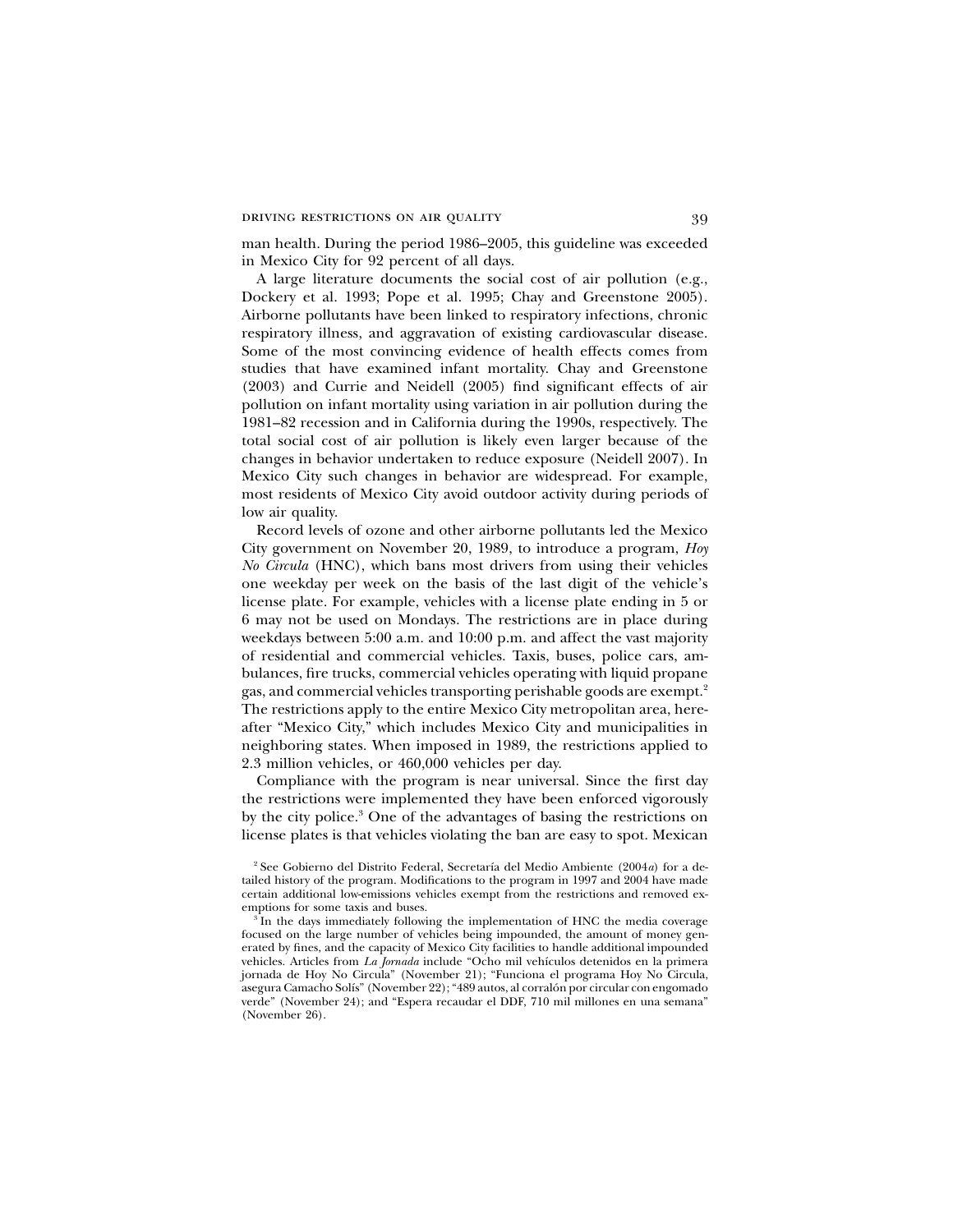law stipulates that vehicles that violate the ban are to be impounded for 48 hours and their owners are to pay a fine equivalent to US\$200.<sup>4</sup> Often these penalties can be avoided by paying a bribe to the police officers involved, though bribes are expensive and the large police presence in Mexico City means that one may need to pay many bribes in order to complete a short trip. In practice, these costs are large enough to have convinced most drivers to leave their automobiles at home on the days they are banned from driving.

This article measures the effect of HNC on air quality using hourly air pollution records from monitoring stations. Pollution levels are compared before and after the restrictions for five major pollutants, with levels in previous years acting as a comparison group to control for seasonal variation. The analysis controls for possible confounding factors by restricting the sample to a relatively narrow time window around the implementation of HNC and by using a regression discontinuity design. Across pollutants and specifications there is no evidence that the program has improved air quality. There is evidence that weekend and late night air pollution increased relative to weekdays, consistent with intertemporal substitution toward hours when HNC is not in place. However, there is no evidence of an absolute improvement in air quality during any period of the week for any pollutant.

Driving restrictions have been studied in the past (Levinson and Shetty 1992; Goddard 1997; Molina and Molina 2002), but this is one of the first attempts to provide empirical evidence. One exception is the study by Eskeland and Feyzioglu (1997), who examine gasoline sales and vehicle registrations in Mexico City during the period 1984–93. This article revisits the evidence on gasoline sales and vehicle registrations using a regression discontinuity specification to control for omitted time-varying factors and a number of additional refinements. Similar methods are then applied to examine bus ridership, subway ridership, taxi registrations, and advertised prices for used taxis and transit vans. While it was hoped that the program would cause drivers to substitute to low-emissions forms of transportation, there is no evidence of a decrease in gasoline sales or an increase in public transportation use. Instead, the evidence indicates that HNC led to an increase in the total number of vehicles in circulation as well as a change in the composition of vehicles toward high-emissions vehicles.

This analysis is relevant to current environmental policy in Mexico City. Air quality remains a severe problem in Mexico City, with ozone levels exceeding WHO standards for 79 percent of all days in 2005. HNC remains in place, and there is currently a high-profile discussion about whether or not to expand the HNC restrictions to include Saturdays.

<sup>4</sup> Dollar values throughout the article have been deflated to reflect year 2006 prices.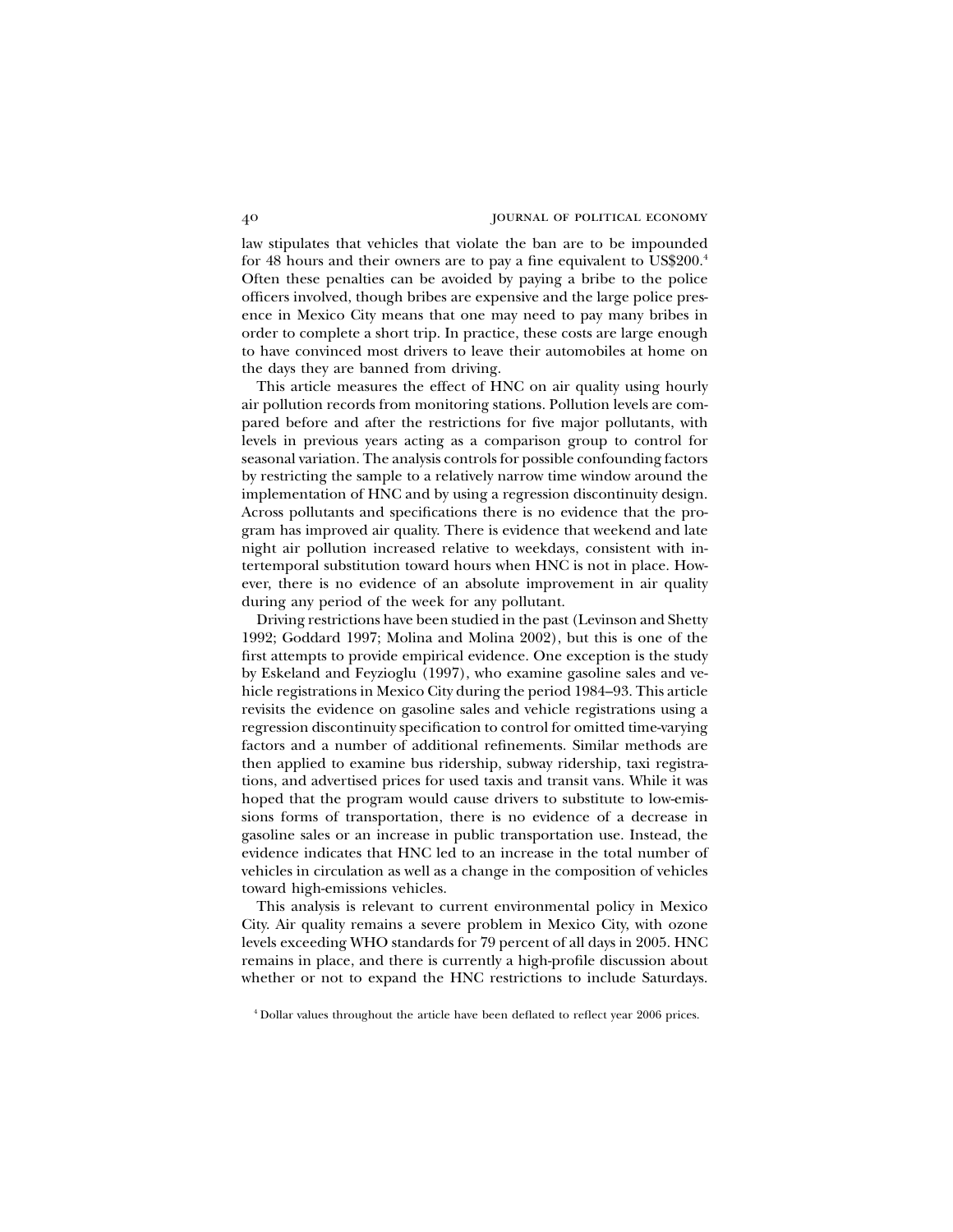Some see HNC as the central component of Mexico City's strategy for addressing air pollution, whereas others would like to phase out HNC and replace it with other forms of pollution control. Reliable estimates of the effect of HNC on air pollution are necessary for evaluating these alternatives.

More generally, the analysis has implications for air quality and transportation policies throughout the urban developing world. According to the World Bank (2003, 168), the 10 cities with the highest average levels of airborne particulates are all in the developing world. Trends in population and vehicle growth in these urban areas threaten to exacerbate these problems.<sup>5</sup> Driving restrictions are one of the tools available to policy makers as they confront this growing problem. Indeed, since HNC was implemented, similar programs have been implemented such as *pico* y *placa* in Bogota, *restricción vehicular* in Santiago, and *rodízio* in São Paolo. In total, over 50 million people live in cities with driving restrictions based on license plates. Driving restrictions may seem like a sensible alternative because they are relatively inexpensive to enforce and require substantially smaller public investment than some alternative policies. However, it is important to have reliable empirical estimates of the impact of these policies and the substitution patterns that they induce in order to evaluate their cost-effectiveness.

#### **II. Measuring Air Quality in Mexico City**

Air quality in Mexico City is recorded by the Automated Environmental Monitoring Network maintained by the city environmental agency. Established in 1986, the network consists of monitoring stations distributed throughout Mexico City.<sup>6</sup> The network reports hourly measures of carbon monoxide, nitrogen dioxide, ozone, nitrogen oxides, and sulfur dioxide. These measures are widely used in scientific publications and are reported to the public in the form of the Metropolitan Air Quality Index.

Figure 1 plots average daily pollution levels during the period 1986– 2005. Average daily pollution levels were constructed by averaging over

 $^{\rm 5}$  Between 2000 and 2030 the number of people living in cities in less developed countries is forecast to increase by 1.96 billion. This represents 97 percent of the projected global population increase during this period. See UN Population Division (2004) for more information.

 $6$  Station locations in the network (Red Automática de Monitoreo Ambiental) were determined by Mexico City's Environmental Agency (Secretarı´a del Medio Ambiente) and are intended to reflect a representative sample of neighborhoods in Mexico City. The stations have been extensively tested and are certified annually by the U.S. EPA. The EPA certification includes testing of measurement procedures and comparisons against mobile EPA equipment. The stations are located away from direct emission sources, and measurements are believed to be highly accurate, particularly for ozone (within 3 percent). See Molina and Molina (2002) for more information about the accuracy of the network.